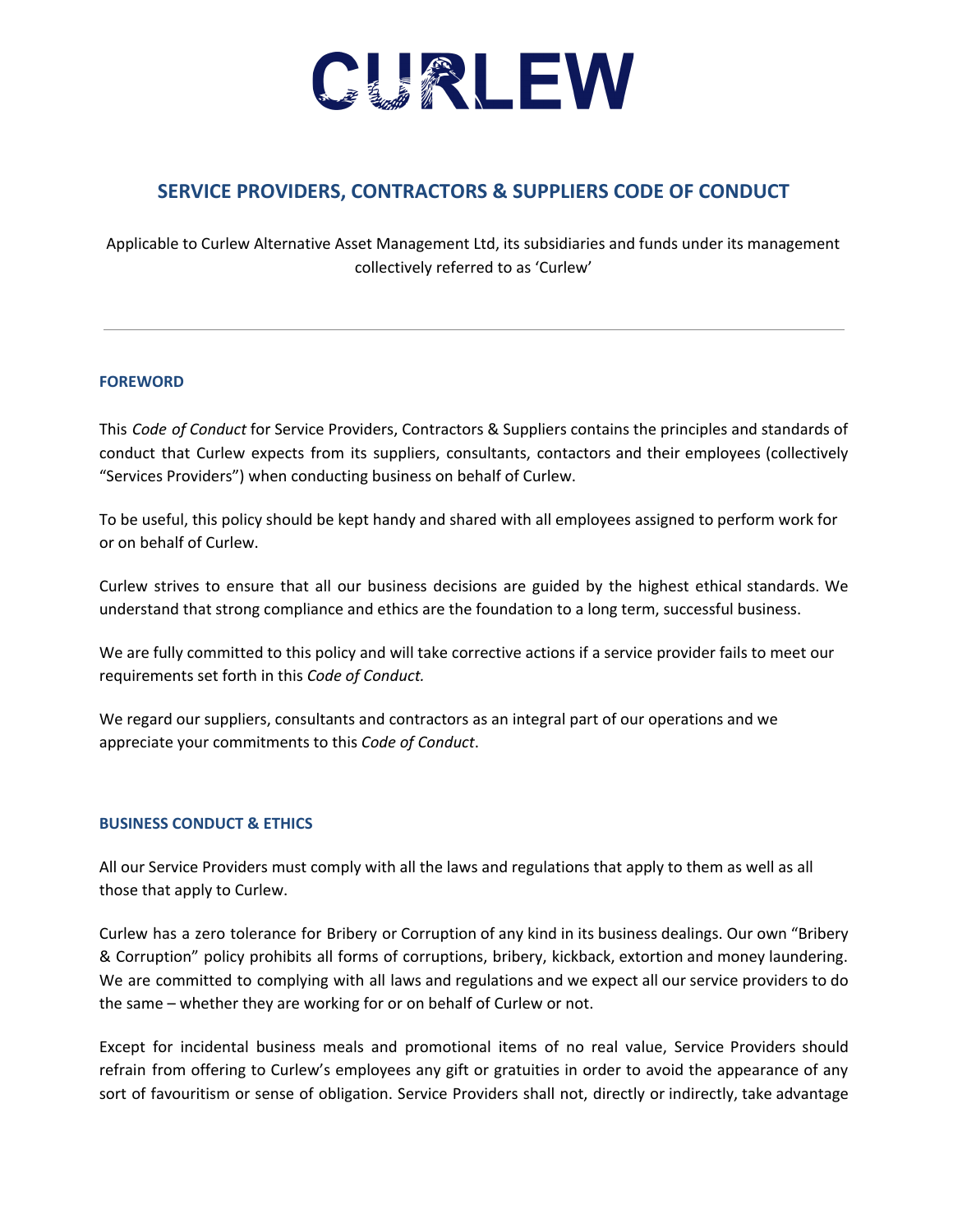

of any inside, non- public information acquired while working with or for Curlew. Inside information must not be disclosed to other parties. Service Providers must protect and maintain confidentiality and integrity with the information entrusted by Curlew. Specifics of any contract should not be disclosed to competitors. Service Providers should take reasonable steps to ensure that products and services procured for or on behalf of Curlew comply with the principles set in this *Code of Conduct*.

### **ENVIRONMENTAL ISSUES**

Curlew is committed to reducing the environmental impact of its activities and to conduct itself in an environmentally responsible manner as described in our Environmental Policy and our Sustainability Policy. Curlew requires that its service providers operate in a similarly environmentally responsible manner and must comply with all applicable environmental laws and regulations whether they are working for or on behalf of Curlew or not. Service Providers shall make reasonable effort to identify, assess and mitigate any environmental risks occurring during the course of operations performed for or on behalf of Curlew. Service providers must answer the "Sustainability Self-Assessment" form provided by Curlew.

#### **RESPONSIBLE SOURCING**

We expect all our suppliers, contractors and service providers to adhere to our "Sustainable Sourcing Policy".

#### **HUMAN CAPITAL**

Our Service Providers must comply with all laws and regulations regarding employment, including but not limited to: minimum wage, maximum working hours, minimum working age and Health & Safety.

Service Providers shall never engage in, or facilitate forced or involuntary labour, slavery or human trafficking. Only workers with the legal right to work in the country in which the work is taking place should be employed.

No Service Providers shall discriminate in hiring on the basis of race, national origin, gender, age, sexual orientation, gender reassignment, disability, Religion or belief, marriage & civil partnership, pregnancy and maternity.

Service Providers must tackle all forms of hate crime and harassment and promote safety and security.

Service Providers shall uphold the right of all staff, including the staff of their own service providers, to be treated with dignity and respect by fostering an environment free from ridicule, bullying, intimidation and victimization.

Service Providers must provide and maintain a safe and sanitary workplace that include appropriate protective equipment, and is in compliance with all environmental, health & safety laws, rules and regulations.